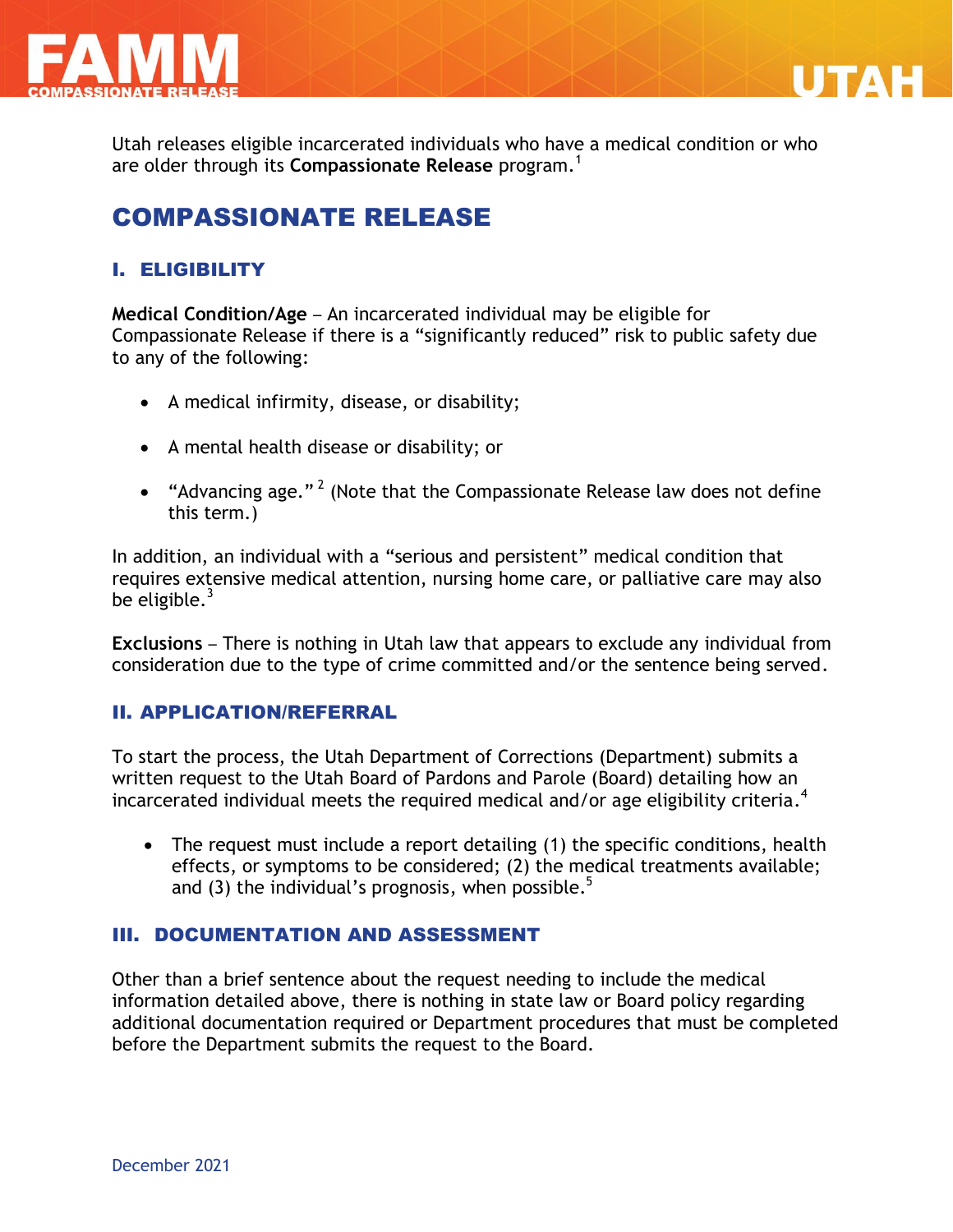#### IV. DECISION-MAKING PROCESS

**Decision-Maker** – The Utah Board of Pardons and Parole is responsible for making all Compassionate Release decisions.<sup>6</sup>

**Hearings** – If the incarcerated individual previously had an initial hearing to determine whether "parole or other disposition" may be granted (also referred to as an original hearing), the Board can make a decision on the Compassionate Release request with or without a hearing.<sup>7</sup> If the individual has not yet had an original hearing, the Board will hold a hearing on the Compassionate Release request.<sup>8</sup>

**Notice** – Before granting Compassionate Release without a hearing, the Board must make a "reasonable effort" to contact, inform, and consider the input of any victim of record in the case who has requested notice.<sup>9</sup>

**Conditions and Prerelease Planning** – There is nothing in Utah law or agency policy that details what type of prerelease planning is done or the conditions that may be set in Compassionate Release cases.

### V. POST-DECISION

**Appeal Rights** – There is no information in state law or agency policy about appeals.

**Effect of Compassionate Release Request on Other Eligibility** – A Compassionate Release request does not "limit or preclude other requests for special attention or redetermination consideration."<sup>10</sup>

**Supervision** – The Compassionate Release rules do not include provisions addressing supervision after release.

**Revocation** – There is no information in state law or agency policy about Compassionate Release revocation or termination.

### VI. REPORTING/STATISTICS

The Compassionate Release regulation does not include any reporting requirements, and there are no publicly available statistics on the number of individuals who have been granted Compassionate Release by the Board.

- The Department issued a press release in August 2020 stating that 29 Compassionate Release requests were granted in the first half of 2020.<sup>11</sup>
- The Board did not respond to FAMM's request for information confirming that number or providing updated statistics.